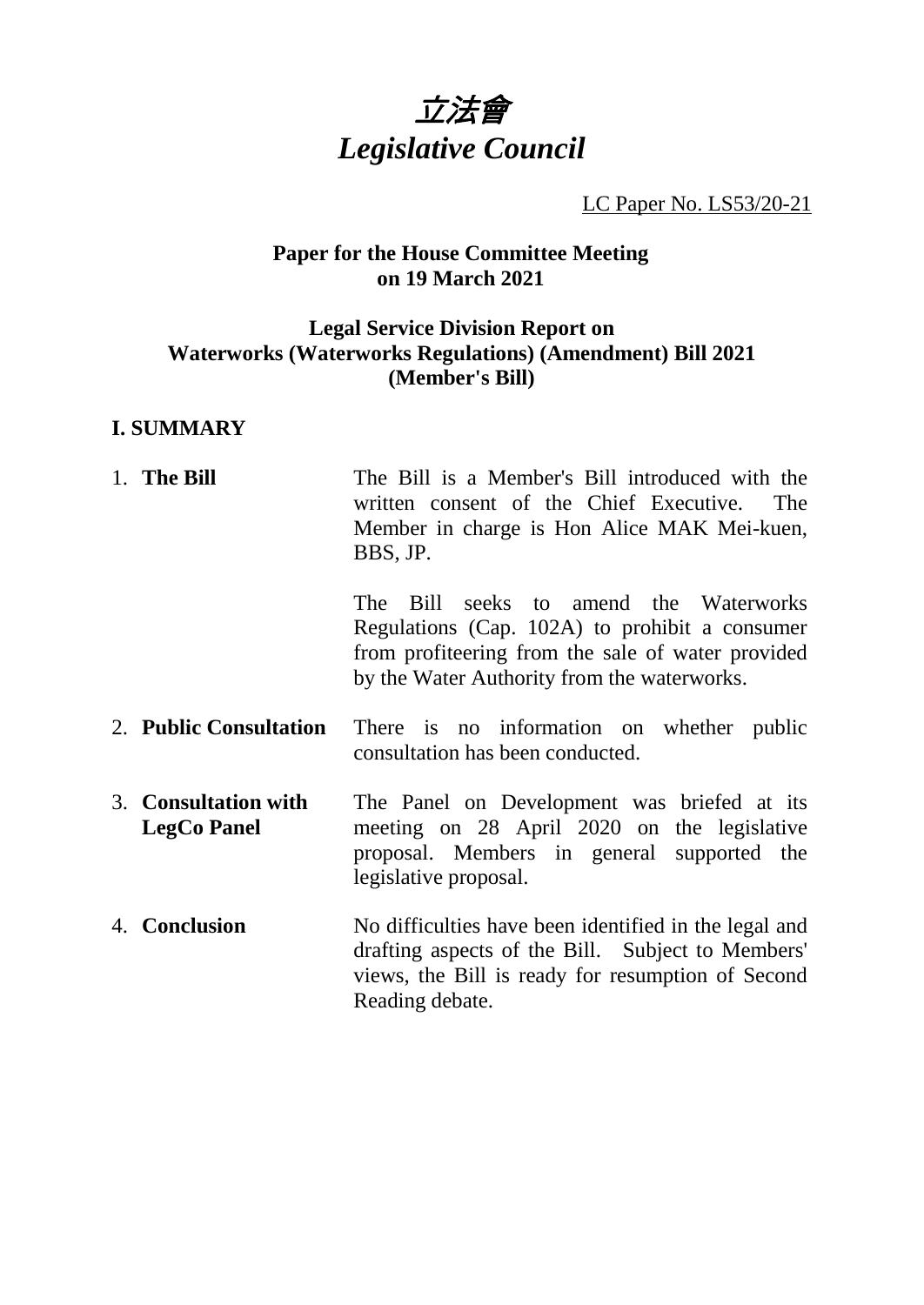### **II. REPORT**

The date of First Reading of the Bill is 17 March 2021. Members may refer to the Legislative Council ("LegCo") Brief (with no file reference) issued by the Hong Kong Federation of Trade Unions Legislative Council Member and Hon Alice MAK Mei-kuen's Office in March 2021 for further details.

# **Object of the Bill**

2. The Bill proposes to amend the Waterworks Regulations (Cap. 102A) to prohibit a consumer from profiteering from the sale of water provided by the Water Authority ("WA") from the waterworks.

# **Background**

3. This is a Member's Bill introduced with the written consent of the Chief Executive. The Member in charge is Hon Alice MAK Mei-kuen, BBS, JP.

4. At present, under regulation 46 of Cap. 102A, WA shall charge the rates specified in Part 3 of Schedule 1 to Cap. 102A for fresh water supplied under the Waterworks Ordinance (Cap. 102). Regulation 47(1) of Cap. 102A stipulates that no person shall, without WA's written permission, sell or offer for sale water from the waterworks.<sup>[1](#page-1-0)</sup> Regulation 47(2) provides that regulation  $47(1)$  shall not apply to a consumer of an inside service<sup>[2](#page-1-1)</sup> who recovers the cost of water from any person who occupies the premises in which the inside service exists and who uses in such premises water which is supplied through the inside service ("occupier of the premises").

5. According to paragraphs 4 and 5 of the LegCo Brief, the existing regulation 47 of Cap. 102A allows a landlord, who is the consumer of the inside service concerned, to charge for the cost of water supplied to the tenant, which may also include other related fees (such as the expenses for repairing and maintenance of the internal water supply system etc.). Hon Alice MAK considered that regulation 47 has a loophole enabling landlords to overcharge their tenants for the use of water which has caused injustice to the tenants of sub-divided units. The Bill seeks to plug the loophole.

<span id="page-1-0"></span><sup>&</sup>lt;sup>1</sup> Under section 2 of Cap. 102, "waterworks" means any property occupied, used or maintained by WA for the purposes of Cap. 102 and any gathering ground.

<span id="page-1-1"></span><sup>&</sup>lt;sup>2</sup> Under section 2 of Cap. 102, "inside service" means the pipes and fittings in premises, and any pipes and fittings between the premises and a connexion to the main, (other than the pipes and fittings forming part of a fire service) which are used or are intended to be used for the purposes of a supply of water.